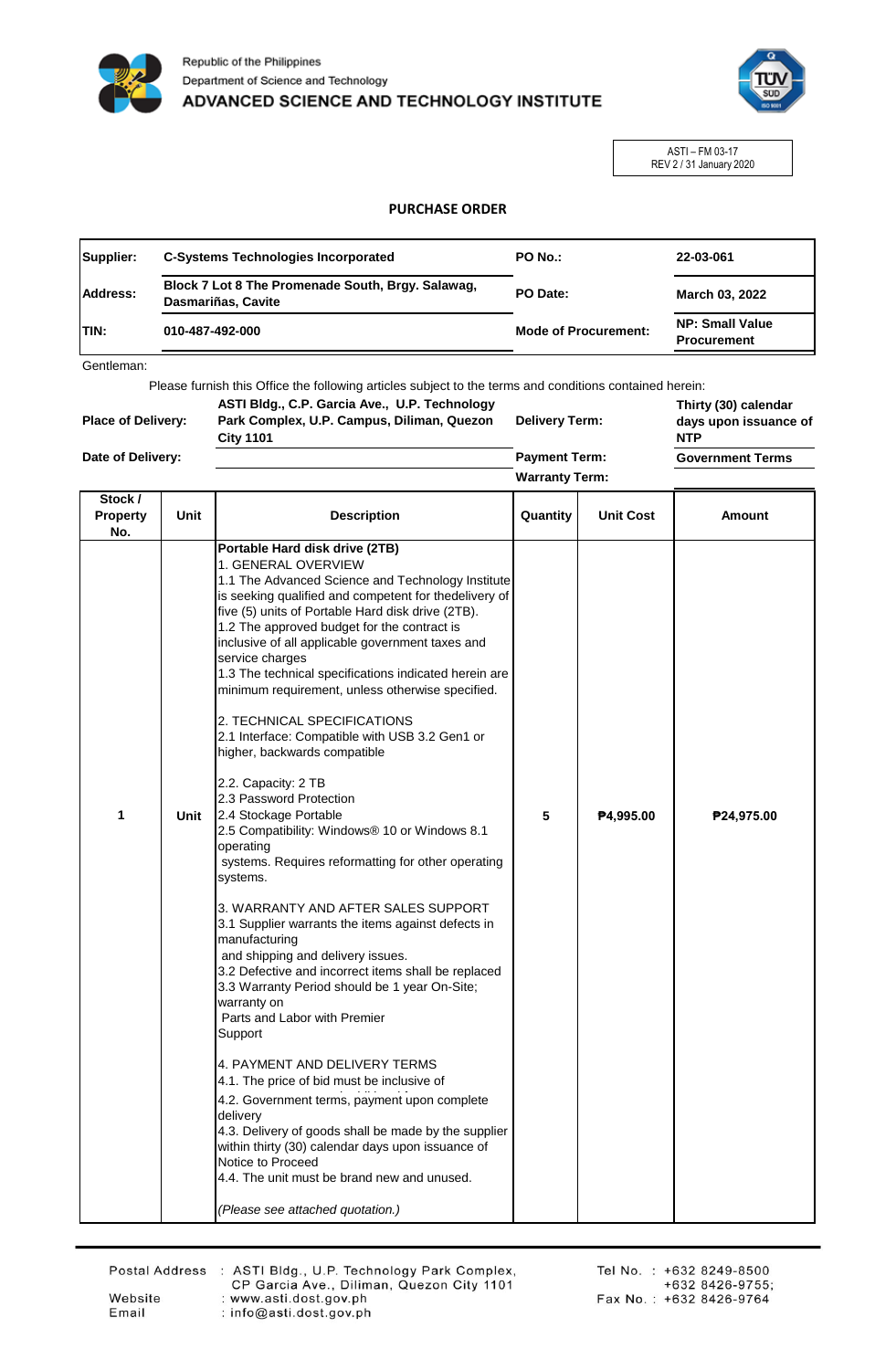|             |                                                                                    |                        | Digital Pen Tablet with Bluetooth                                                                         |                 |               |            |
|-------------|------------------------------------------------------------------------------------|------------------------|-----------------------------------------------------------------------------------------------------------|-----------------|---------------|------------|
|             |                                                                                    | 1. GENERAL OVERVIEW    | 1.1 The Advanced Science and Technology Institute                                                         |                 |               |            |
|             |                                                                                    |                        | is seeking qualified and competent for the delivery                                                       |                 |               |            |
|             |                                                                                    |                        | of five (5) units Digital Pen Tablet with Bluetooth                                                       |                 |               |            |
|             |                                                                                    |                        | 1.2 The approved budget for the contract is                                                               |                 |               |            |
|             |                                                                                    |                        | inclusive of all applicable government taxes and                                                          |                 |               |            |
|             |                                                                                    | service charges        |                                                                                                           |                 |               |            |
|             |                                                                                    |                        | 1.3 The technical specifications indicated herein are<br>minimum requirement, unless otherwise specified. |                 |               |            |
|             |                                                                                    |                        |                                                                                                           |                 |               |            |
|             |                                                                                    |                        | 2. TECHNICAL SPECIFICATIONS                                                                               |                 |               |            |
|             |                                                                                    |                        | 2.1 4096 pen pressure sensitivity                                                                         |                 |               |            |
|             |                                                                                    |                        | 2.2. Battery-free pen using EMR (Electro-Magnetic                                                         |                 |               |            |
|             |                                                                                    | Resonance) technology  | 2.3 +/- 0.25 mm digital tolerance in accuracy                                                             |                 |               |            |
|             |                                                                                    | 2.4 7mm reading height |                                                                                                           |                 |               |            |
| $\mathbf 2$ | <b>Unit</b>                                                                        | 2.5 2 pen switches     |                                                                                                           | $5\phantom{.0}$ | ₱7,500.00     | ₱37,500.00 |
|             |                                                                                    |                        | 2.6 4 customizable ExpressKeys™                                                                           |                 |               |            |
|             |                                                                                    |                        | 2.7 More than 3⁄4 of tablet width is active area                                                          |                 |               |            |
|             |                                                                                    |                        | 2.8 133 electromagnetic interactions per second                                                           |                 |               |            |
|             |                                                                                    | (pen speed)            | between pen and tablet without requiring a battery                                                        |                 |               |            |
|             |                                                                                    |                        | 2.9 7-inch active area for S size SKUs, 10 inch for                                                       |                 |               |            |
|             |                                                                                    | M size SKUs            |                                                                                                           |                 |               |            |
|             |                                                                                    |                        | 2.10 100 lines per mm recognition of pen on tablet                                                        |                 |               |            |
|             |                                                                                    | (tablet density)       |                                                                                                           |                 |               |            |
|             |                                                                                    |                        | 2.11 8.8 mm thin tablet (compares to your typical                                                         |                 |               |            |
|             |                                                                                    | smartphone)            | 2.12 Standard USB Type-A port                                                                             |                 |               |            |
|             |                                                                                    |                        | 2.13 System Requirements: Windows® 7, 8.1 or 10                                                           |                 |               |            |
|             |                                                                                    |                        | (excluding Windows 10 S; latest service pack/build)                                                       |                 |               |            |
|             |                                                                                    | macOS 10.11 or later   |                                                                                                           |                 |               |            |
|             |                                                                                    | (latest update)        |                                                                                                           |                 |               |            |
|             |                                                                                    |                        | 2.14 Cable Type: PVC-free USB Type A (PC) to                                                              |                 |               |            |
|             |                                                                                    | plating                | Micro B (Tablet) with L-shape plug and dark silver                                                        |                 |               |            |
|             |                                                                                    |                        |                                                                                                           |                 |               |            |
|             |                                                                                    |                        | 3. WARRANTY AND AFTER SALES SUPPORT                                                                       |                 |               |            |
|             |                                                                                    |                        | 3.1 Supplier warrants the items against defects in                                                        |                 |               |            |
|             |                                                                                    |                        | manufacturing and shipping and delivery issues.                                                           |                 |               |            |
|             |                                                                                    |                        | 3.2 Defective and incorrect items shall be replaced<br>3.3 Warranty Period should be 1 year On-Site;      |                 |               |            |
|             |                                                                                    |                        | warranty on Parts and Labor with Premier Support                                                          |                 |               |            |
|             |                                                                                    |                        |                                                                                                           |                 |               |            |
|             |                                                                                    |                        | 4. PAYMENT AND DELIVERY TERMS                                                                             |                 |               |            |
|             |                                                                                    |                        | 4.1. The price of bid must be inclusive of                                                                |                 |               |            |
|             |                                                                                    |                        | government taxes and additional fees.<br>4.2. Government terms, payment upon complete                     |                 |               |            |
|             |                                                                                    | delivery               |                                                                                                           |                 |               |            |
|             |                                                                                    |                        | 4.3. Delivery of goods shall be made by the supplier                                                      |                 |               |            |
|             |                                                                                    |                        | within thirty (30) calendar days upon issuance of                                                         |                 |               |            |
|             |                                                                                    | Notice to Proceed      |                                                                                                           |                 |               |            |
|             |                                                                                    |                        | 4.4. The unit must be brand new and unused.                                                               |                 |               |            |
|             |                                                                                    |                        | (Please see attached quotation.)                                                                          |                 |               |            |
|             |                                                                                    |                        |                                                                                                           |                 | <b>TOTAL:</b> | ₱62,475.00 |
|             | Sixty Two Thousand Four Hundred Seventy Five Pesos Only<br>(Total Amount in Words) |                        |                                                                                                           |                 |               |            |

The contract price is inclusive of taxes and other fees or charges. In case of failure to make the full delivery within the time specified above, a penalty of one-tenth (1/10) of one percent for every day of delay shall be imposed on the undelivered item/s. Once the cumulative amount of liquidated damages reaches ten percent (10%) of the amount of the contract, DOST-ASTI may rescind or terminate the contract, without prejudice to other courses of action and remedies available under the circumstances and in accordance with the provisions of the latest implementing rules and regulations of RA 9184.

Conforme:

Very Truly Yours,

(Signature over Printed Name of Supplier) and Supplier and Supplier Director, DOST-ASTI

**FRANZ A. DE LEON, Ph.D.**